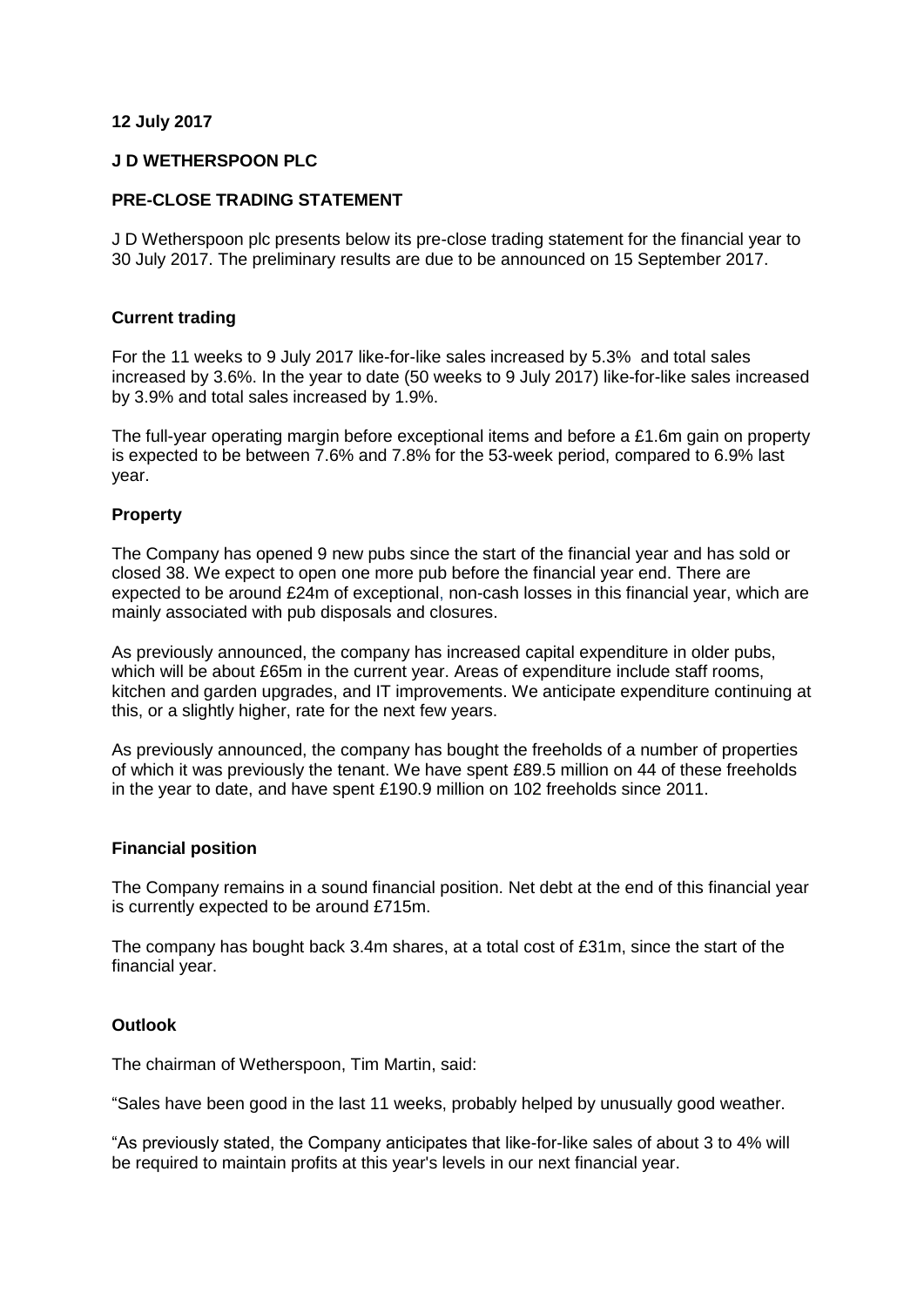"As is the case for most public companies, shareholders and the media are interested in our views on the Brexit process. I have outlined my views in a few paragraphs on some of the issues, which can be found at the end of this statement. In general, it is my view that requests to the government, like the one last week from the FCA, for "clarity" and to "hammer out a post-Brexit transitional arrangement this year" are unrealistic and increase pressure to agree unfavourable terms. It also makes the FCA and similar organisations seem rather weak. Everyone knows that these sorts of deals aren't within the government's gift - and the City and businesses are supposed to be able to deal with uncertainty."

## **Trading statement ends.**

## **Comments by Tim on Brexit negotiations:**

# DON'T TIE THE GOVERNMENT'S HANDS

*"We'll do well with or without a free trade deal, so stop tying the hands of our negotiators" says Tim Martin*

"Don't believe the media furore – an unprecedented political consensus has emerged on the main aspects of leaving the EU. However, it is not one most politicians or the media care to acknowledge. A consensus, especially between Labour and Conservatives, is just too embarrassing for our adversarial system – and is also barely newsworthy.

"The last parliament voted overwhelmingly to trigger Article 50, and the main manifestos, the basis for the election of about 85% of MPs, backed the referendum decision.

"Since Theresa May and Jeremy Corbyn each won more votes for their parties than many thought possible, helped by their upholding of the referendum result, thoughtful MPs and commentators realise that the UK star is irrevocably hitched to the Brexit caravan.

"This surreal unity of political purpose, disguised by handbags-at-dawn polemics, is reinforced by almost complete unanimity in favour of a free trade deal with the EU.

"The government has stated that it wants "a bold and ambitious free trade agreement" and shadow Brexit Secretary Keir Starmer agrees, saying in March that it was critical to hold the government to account on this pledge. The DUP, the SNP, Sinn Fein and Plaid Cymru all sing from a similar hymn-sheet.

"The media too seems united in this objective. The Times, the Guardian, the Financial Times, the Mail and Mirror, for example, are all free-traders now.

"Yet the cherished goal is at risk from the phoney war being waged in parliament and the media.

"As any buyer of a house or car knows, if you want something too badly, you will pay a very high price – especially if your desire is obvious to the counterparty. The basic principle of obtaining a good deal is that you need an alternative plan – necessity never makes a good bargain, as Benjamin Franklin said. So a viable alternative has be the cornerstone of the government's position.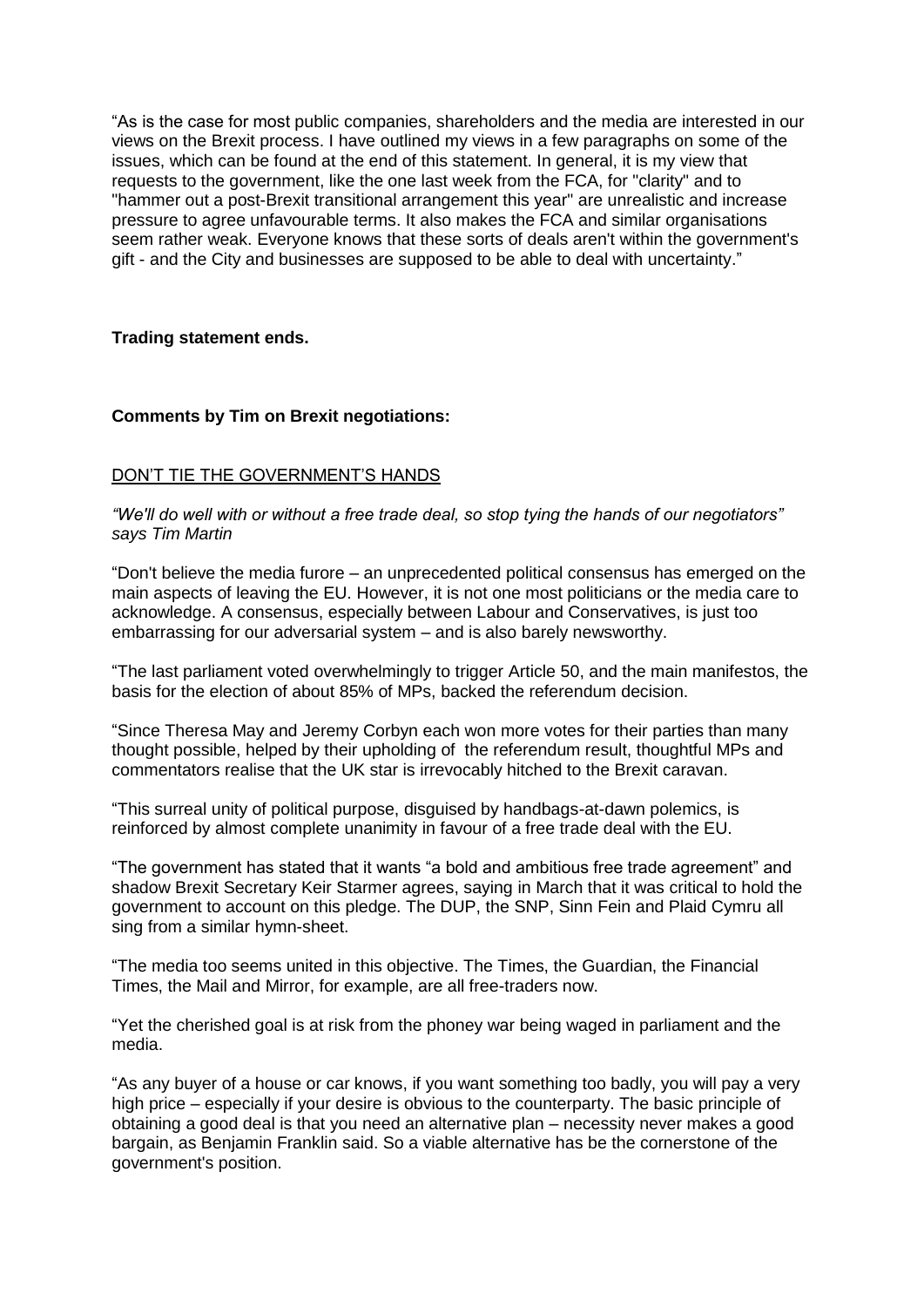"Yet the unelected EU presidents, Jean Claude Juncker and Donald Tusk, have unfortunately become convinced of our desperation for a free trade deal, and are determined to extract a high price. Hence the early suggestions of a contribution to the EU of €50bn, or even €100bn, combined with a petulant and antagonistic negotiating stance.

"The UK's viable alternative, the basis on which we and the EU trade with America, China, India and most of the world, is World Trade Organisation rules. EU tariffs, themselves subject to WTO rules, are relatively small, averaging about 3%, as many commentators have noted – and the EU, according to the rules, cannot impose higher tariffs on the UK than are charged to other non-EU countries.

"Since the majority of the UK's trade is currently conducted on the basis of these rules, it is absurd to talk of cliff edges and an apocalypse if EU trade reverts to them in the future.

"The think tank Open Europe, neutral during the referendum campaign, estimates a likely difference to our 2030 GDP of less than 1%, plus or minus, from leaving the EU, depending on the deals that are struck and the policies that are pursued.

"Many dyed-in-the-wool remainers, especially economists, are currently engaged in a rerun of project fear, forecasting dire outcomes in the absence of a deal.

"However, the public can see that the recession, combined with increased unemployment and interest rates, predicted by many of the same economists for the immediate aftermath of a leave vote, did not materialise. They are deeply sceptical of apocalyptic warnings now from the same quarter.

"The majority of the public instinctively understands the government's bargaining dilemma. Yet the supposedly sophisticated CBI, the Financial Times, the Times and the other usual suspects are vociferous in their forecasts of trouble in the absence of a free trade deal. As a result, they are loading the dice hugely in favour of EU negotiators.

"The public's message to Carolyn "We're all doomed" Fairbairn, head of the CBI, and other gloomsters is: put a sock in it. We'll do well with or without a free trade deal, so stop tying the hands of our negotiators, who are doing their best to achieve a respectable outcome."

## **Ends.**

#### **Enquiries:**

| John Hutson        | <b>Chief Executive Officer</b> | 01923 477777 |
|--------------------|--------------------------------|--------------|
| <b>Ben Whitley</b> | <b>Finance Director</b>        | 01923 477777 |
| Eddie Gershon      | Company spokesman              | 07956 392234 |

### **Notes to editors**